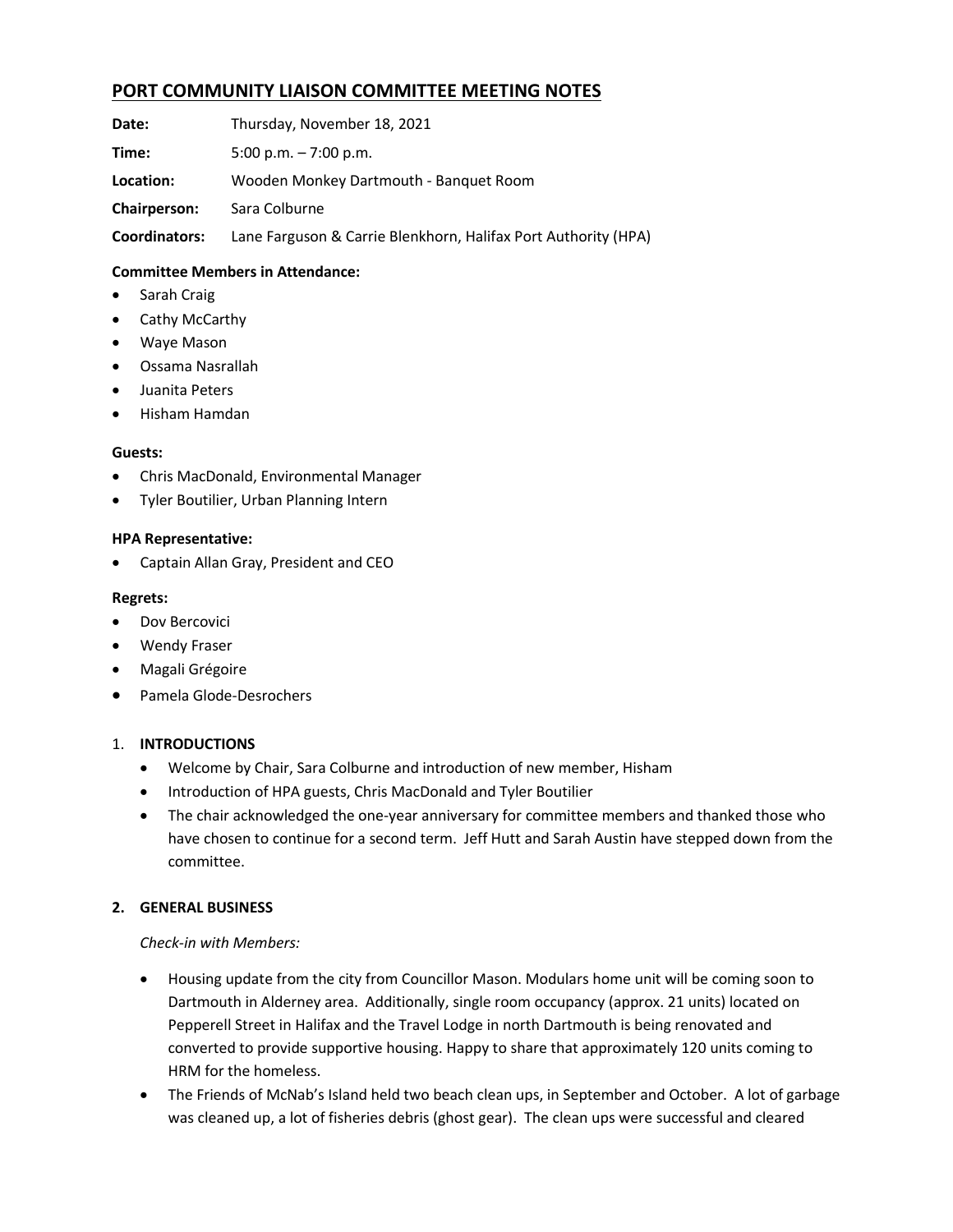approximately 8 tonnes of garbage, 1000 bags were collected. A grant from DFO was given to help with the clean up efforts.

- Africville Museum reopened in early July, and happy to share that the visitor numbers are higher than pre-pandemic. "A Walk Through Africville" exhibit is on display at the Halifax Convention Centre until December 16.
- Ossama Nasrallah has been appointed to the Board of Directors for United Way Halifax.

# 3. **PORT REPORT**

*Captain Allan Gray, President & CEO, HPA*

- Sara Colborne presented to the HPA Board of Directors to provide an update on what the PCLC has been up to this past year; information was well-received.
- Safety & Environment Incident Report: No HPA employee incidents but overall, four safety incidents (three near misses and one hazardous occurrence with contractors and tenants). One environmental incident which was a minor fuel spill from a customer truck.
- The PIER at the Seaport: Grand opening November 25 which includes a smudging ceremony followed by speeches and a discussion panel. Founding partners will start to move in before the official launch with programs taking place on both November  $24<sup>th</sup>$  and  $25<sup>th</sup>$  for members and partners. EOI for leasing opportunities at the PIER has closed. HPA had interest and plans to have a mix of cafes, restaurants, and retail offering local products. Hoping to have spaces filled in the early new year. Joint Operations Centre within The PIER is almost complete which includes HPA, CN and PSA Halifax.
- Cargo Activity Containerized cargo dipped slightly in Q3, down about 11%. This is a result of supply chain challenges and disruptions. However, the year-to-date numbers are up. There are no fluidity problems in Halifax, but blockages elsewhere are making arrivals unpredictable. It has been difficult to predict what is happening currently with cargo. HPA predicts 2021 to be a successful year overall.
- Cruise Outlook In 2019 Halifax saw 179 vessel calls. HPA expects 2022 will see about 85% of 2019. Still a good number of ships but what is not yet clear is the allowable volume of passengers on the ships. As confidence returns to the industry, the cruise lines have seen sales increasing. HPA is working with Public Health Agency of Canada, provincial health authorities, and Transport Canada to make sure there is consistency amongst Atlantic provinces. Atlantic Canada Cruise Association (ACCA) and the Port of Halifax are working with stakeholders for the safe resumption of cruise.
- Real Estate Options for Cunard Centre vacancy still being explored. Working to determine if the Halifax Seaport Farmers' Market can occupy space within the former Cunard Centre year-round instead of moving outside in the warmer months. One tenant is confirmed for the PIER retail space and will open later this month, underway with other potential tenants.
- PortControl PortControl System is an investment in digital infrastructure that will improve process for invoicing and statistics, drive efficiencies across the Port of Halifax, and improve the Port's collective impact on the environment. Training phase with external users is underway now and it is going well.
- Atlantic Hydrogen Alliance The Port is a key player for number of reasons. To get big ships onto hydrogen fuels HPA needs to work with suppliers and industry to encourage to ships to convert. Actively working with groups to accelerate the development, production, use and export of green hydrogen. HPA will utilize the PIER for this project and look at retrofitting ships, something no one has done yet. Green hydrogen is a potential game changer in terms of decreasing cargo shipping and cruise emissions. Planning to start with a small-scale project first; looking at hydrogen for use in